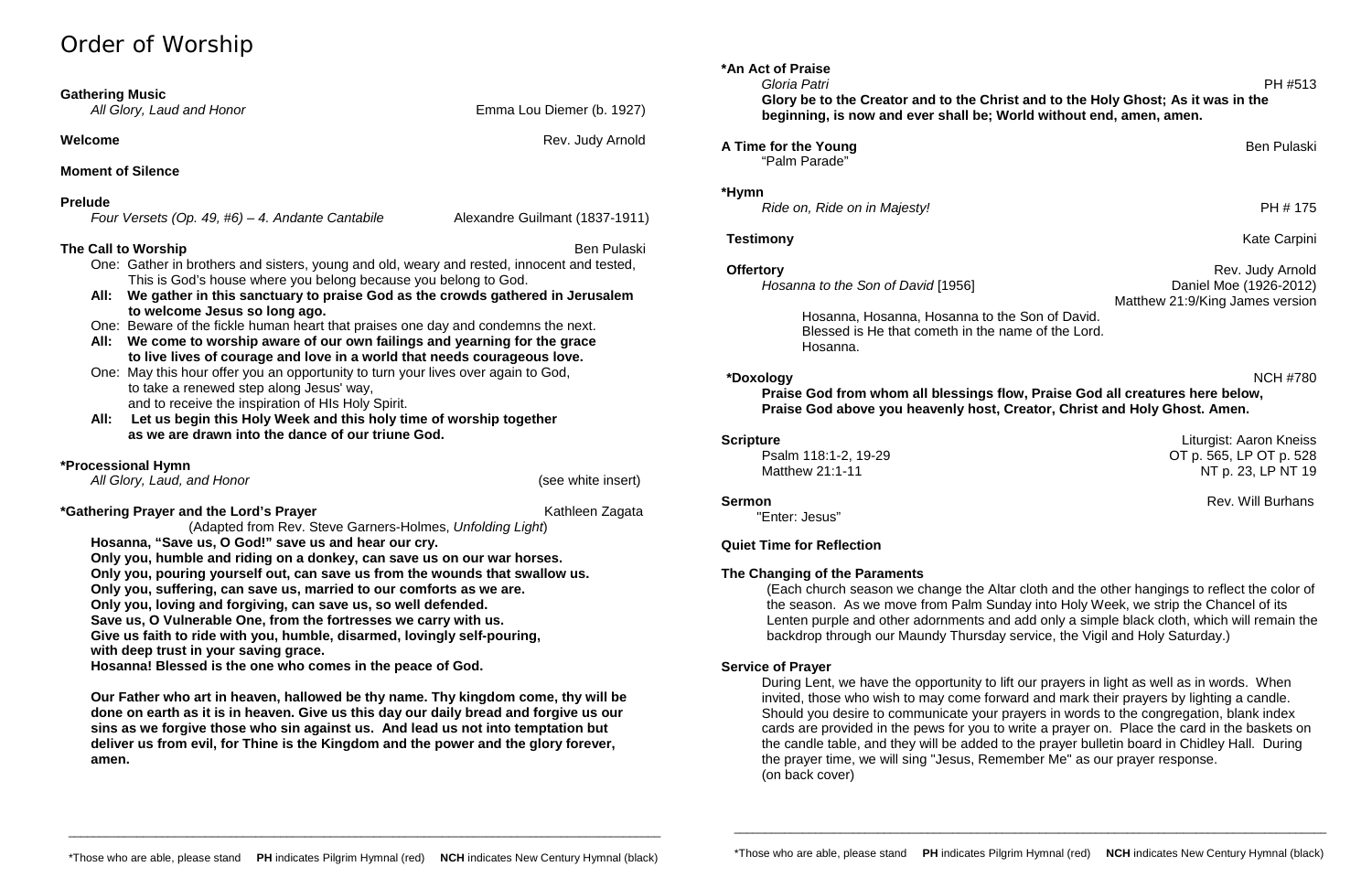Ostinato Refrain Jesus, Remember Me Je-sus, re-mem-ber me when you come in-to your King-dom. Je-sus, re-mem-ber me when you come in-to your King-dom.

### **\*Closing Hymn**

*O Sacred Head, Now Wounded* **NCH # 226** 

**Benediction** Rev. Will Burhans

### **Passing the Peace of Christ**

*(Please offer "peace" or "The peace of Christ" to your neighbor as you depart)*

### **Postlude**

*Herzlich tut mich verlangen* Johannes Brahms (1833-97)

# Meet Our Church

**First Congregational Church in Winchester, UCC,** *An Open and Affirming Congregation* 21 Church Street, Winchester, MA 01890 781-729-9180 **www.fcc-winchester.org**

We are a Christ-centered, nurturing community: growing in faith, serving in love, welcoming all with joy.

The Congregation, Ministers To The World Rev. William Burhans, Lead Pastor Rev. Ms. Judith B. Arnold, Associate Pastor Ms. Kathleen Zagata, RN, MS, CS, Minister of Congregational Health & Wellness Ms. Jane Ring Frank, Minister of Music & Worship Arts Mr. Ben Pulaski, Minister of Faith Formation: Children & Youth Mr. Jeffrey Mead, Organist Mr. Bradley Ross, Sexton Mr. Tyler Campbell, Assistant Sexton Ms. Sarah Marino, Office Manager The Rev. Dr. Kenneth Orth, Pastoral Counselor (Affiliate)

## **April 9, 2017**

Palm Sunday 10:00 Worship Service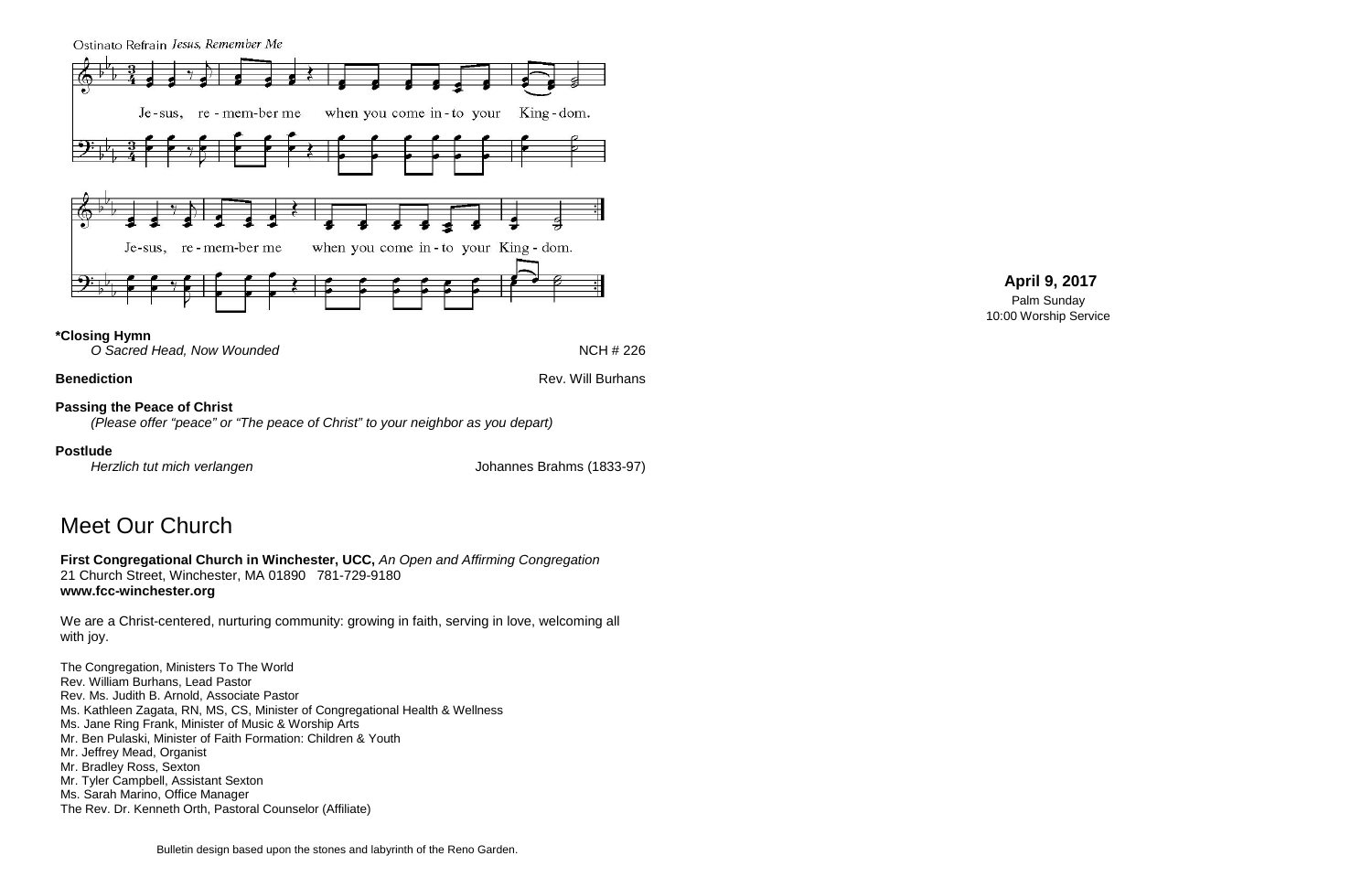# Today's Worship Service

### **Sanctuary Flowers**

Today's Chancel flowers are given to the Glory of God and in loving memory of Rhoda J. Murray and Dr. & Mrs. William Oddy, given by the Rev. Dr. Candice Ashenden and Atty. Pamela Oddy and their children, William David and Christina Louise Oddy Ashenden.

# Upcoming Events

### **Spring Refreshment**

The Better Signage and Wayfinding Team has been working to enhance our church's welcome by making it easier for all who use our wonderful, complex facility to find their way around. Over the next few weeks, you will see improvements and enhancements that include fresh paint in several public areas of the building, and new signage and directional aids. Painting will occur over the April school vacation (4/17 to 4/21) to minimize disruption of church and community activities.

### **Tuesdays with Jesus**

#### **March 7 through April 11 6:30-8:00pm**

Jesus asked his disciples to stay awake and pray with him during his agony in the Garden of Gethsemane the night before his death. In response, we hold an all-night vigil in our sanctuary staying awake with Christ and praying for a suffering world. The Vigil begins at 9:00 PM on April 13th (after the Tenebrae Service of Shadows) and ends at noon on Good Friday, April 14th with a Vigil closing service. All are invited to help keep watch with the single Christ Candle that is lit at the end of the Tenebrae Service. No sign up is required to participate, but we are seeking Anchors to ensure a continuous watch through the night. The sign up sheet for anchors is located in the Church lobby. All are welcome! ~ The Maundy Thursday Vigil Pop Up Ministry

As a way of staying conscious and connected to Jesus during the week on our Lenten journeys, we invite you to join us for an evening of prayer, reflection, and dinner together. From 6:30 to 6:50 we will be in the Palmer Room for Centering Prayer (silent meditation) as a way of meeting Christ beyond words, images, and attachments, and then we will gather for soup and a presentation in the Tucker Room where we will listen to how 6 of our fellow community members relate Jesus and their faith to the work they do. These are the presenters and their topics:

**Tue. April 11: David Page -** Jesus and the Human Genome Project

**Given** by\_\_\_\_\_\_\_\_\_\_\_\_\_\_\_\_\_\_\_\_\_\_\_\_\_\_\_\_\_\_\_\_\_\_\_\_\_\_\_\_\_\_\_\_\_\_\_\_\_\_\_\_\_\_\_\_\_\_\_\_\_\_\_\_\_\_\_\_\_\_\_\_\_\_\_

We hope you can join us and that this series will enrich your Lenten journey this year. Please let us know if childcare is needed and we would be happy to provide! If you are unable to attend, presentations will be recorded and available on our website.

#### **Maundy Thursday All-Night Vigil April 13th & 14th**

Jodie Mullane In her grief for her good friend, Rose Family of Robert Bigelow In their grief Bob McIndoe **For strength & healing** Daniel Lillie, great-nephew of Mike Redding For healing Henry Daggett **Healing and recovery from a broken hip**<br>Bradley Ross **Healing and recovery from a broken hip**<br>For comfort and healing Bob Shirley **For strength and healing** Jessica Brand For healing

#### **Names Purpose**

For comfort and healing

#### **Easter Lilies and Tulips**

You are invited to donate a chancel Easter plant as a memorial or as a gift. Plants will be distributed to our shut-ins following the worship service on Easter Sunday, April 16.

I wish to purchase plants, which will be

The cost of plants is \$20.00 each. **All orders are due TODAY**

\_\_\_\_\_In memory of\_\_\_\_\_ In honor of (please check as appropriate)

\_\_\_\_\_\_\_\_\_\_\_\_\_\_\_\_\_\_\_\_\_\_\_\_\_\_\_\_\_\_\_\_\_\_\_\_\_\_\_\_\_\_\_\_\_\_\_\_\_\_\_\_\_\_\_\_\_\_\_\_\_\_\_\_\_\_

\_\_\_\_\_\_\_\_\_\_\_\_\_\_\_\_\_\_\_\_\_\_\_\_\_\_\_\_\_\_\_\_\_\_\_\_\_\_\_\_\_\_\_\_\_\_\_\_\_\_\_\_\_\_\_\_\_\_\_\_\_\_\_\_\_\_

Please return this form with a check payable to First Congregational Church, with memo "flowers" to the church office, or place it in an offering plate in an envelope marked "Easter plants"

**REMINDER** to members and families: Join in our Joyful Easter Tradition of delivering a lily plant to a member at home or in a local nursing care center. Plants will be available after the 9 and 11 am services in the front of the sanctuary.

#### **Health Ministry Lenten 40 Challenge**

Three ways to continue nurturing the health habit you began as a Lenten challenge: set up your environment for success, be patient if a new habit still feels like a chore and honor milestones. For example, your first 40 days will soon be completed.

#### **Second Wednesday Bible Study April 12, 7-8:30, Health Ministry Office**

We are reading through some of the letters of Paul. We started with Galatians and are now on Colossians where the new church is trying to figure out what rituals are appropriate for worship; some were holdovers from their former Jewish lives and hard to let go of. This is new territory for most of us and at a level everyone would be able to participate in. Each month's gathering is self-contained so come when you can. Last month we had an interesting conversation about the role obedience plays in Christian Life. Come join us!

# People for Whom We Are Praying …

Please let the Deacons or Ministry Team know if you have someone

to add or remove from this list.